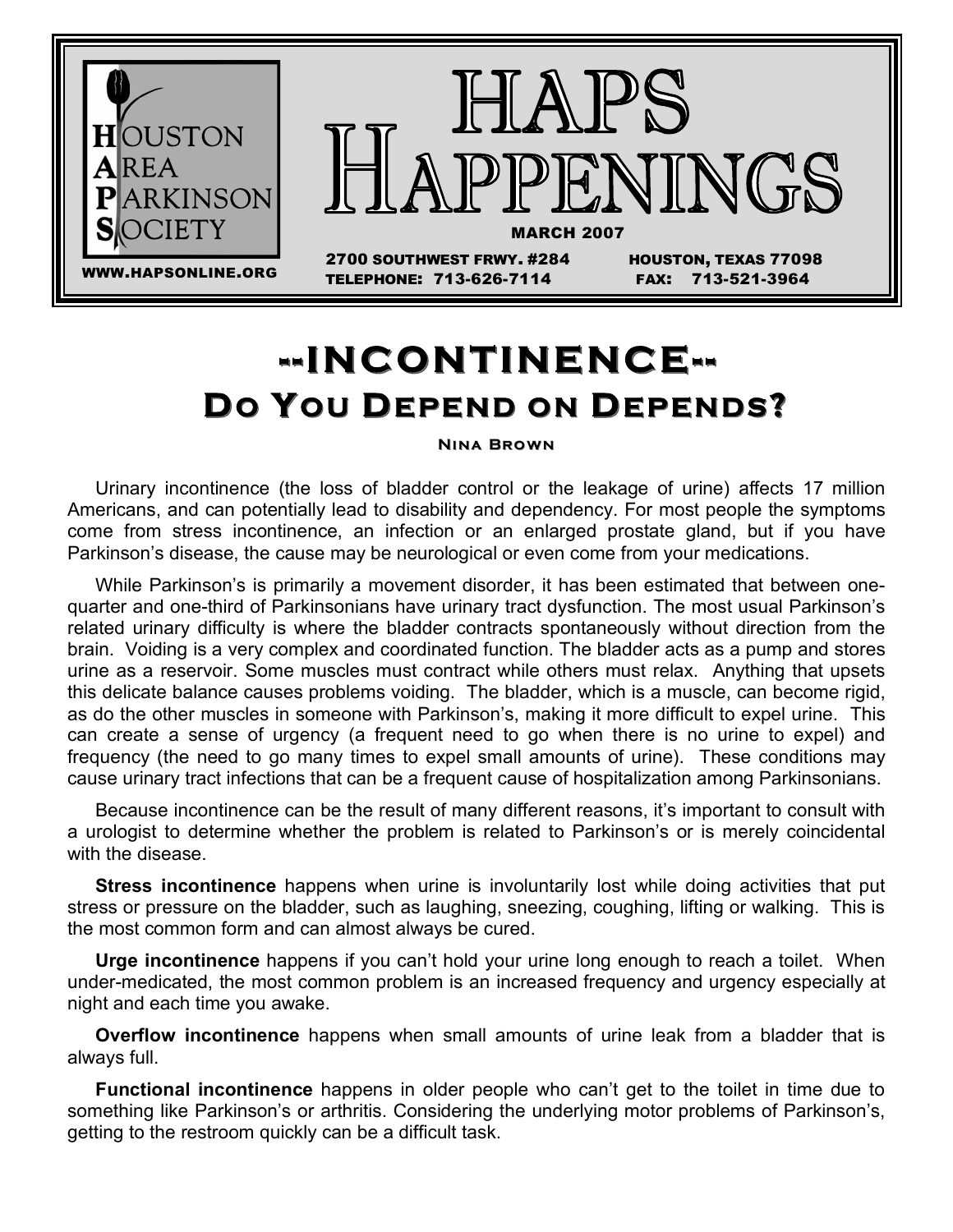### **INCONTINENCE Continued-**

### **You** may not have to depend on Depends.

- ♦ **Behavior modification:** techniques such as biofeedback, pelvic muscle exercises and bladder training (gradually increasing the time before visits) can help you sense your bladder is filling and help delay voiding until you reach a toilet. To help avoid the threat of incontinence, head for the bathroom at the first inkling of a full-bladder sensation or train yourself to systematically urinate every few hours.
- **Medications:** bladder relaxants and some antidepressants help with urge incontinence but may cause side effects such as dry mouth, eye problems or urine buildup. Anticholinergic drugs exert a calming or sedating effect on the muscles of the bladder and may be helpful if troubled with urinary urgency and the need to get up several times during the night. **Parkinson's medications,** particularly Eldepryl, can raise the risk for dehydration.
- **Management:** special absorbent underclothes are available that are no more bulky than normal underwear. Also a flexible tube (indwelling catheter) can be put into the urethra to collect urine in a container.
- **Surgery:** can improve or cure incontinence if it is caused by a structural problem such as an abnormally positioned bladder or blockage due to an enlarged prostate, although, as in all other things, surgery doesn't work for everyone.

There is also a pacemaker-style stimulator that can be surgically implanted under the skin of the abdomen. Electrodes send signals to the spinal nerves that lead to the bladder, causing it to contract and then relax. Patients switch on the device with an external controller whenever they want to empty the bladder.

**New News:** It is believed that researchers will soon be able to use stem cells taken from your own body to generate muscle to replace damaged tissue in the urethral sphincter and cure incontinence.



**Concerned about getting to the bathroom in time** keeping you from drinking enough water? Drink a large glass of water each time you take medications so by the time your bladder fills up, the medications will be more likely to have taken effect and you'll be able to move.

**Drink, don't dehydrate.** Getting enough fluids is important for everyone, but if you have Parkinson's disease and become dehydrated, you could experience confusion, dizziness, and even behavior changes, which will exacerbate Parkinson's symptoms. Just be sure to limit your fluid intake before bed so that your sleep cycle is not interrupted.

- **Safety features in the bathroom** such as grab bars and raised toilet seats make using the bathroom easier.
- **A commode or urinal may be helpful**, especially at night, if flexibility and distance to the bathroom are a problem.

**Be prepared** before your visit with the doctor. Keep a urination diary for a week to aid with diagnosis and treatment. Create a grid for each day, with four columns labeled as follows: urinated in toilet; small accident; large accident and reason for the accident. Entry should show the time and describe what happened (e.g. coughed and had small leak).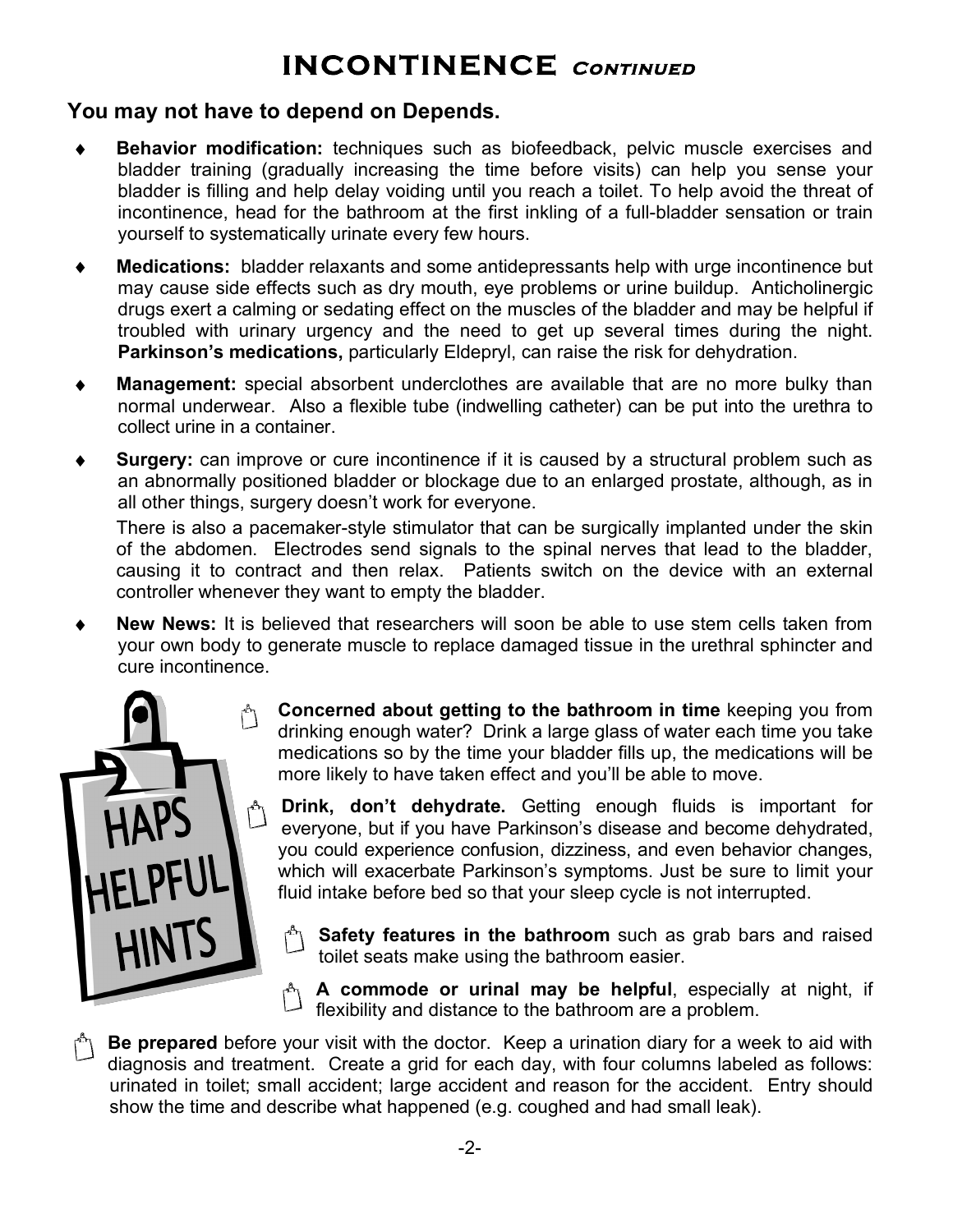# **on Parkinson's**

**Polish-up**

# **HAPS Annual Symposium**

# **April 21, 2007 8:30 am—2:15 pm**

**United Way Building 50 Waugh Drive Houston, TX 77007** 

**Non-Motor Symptoms of PD Mental Health Issues and Treatment Ask the Neurologist/Neurosurgeon PD Rx and Over the Counter Meds**



### **HAPS Announces**

A new water therapy group will begin March 7 at HealthSouth Rehabilitation Hospital of Humble. The address is 19002 McKay Blvd. Join us and take advantage of this wonderful way to get in better shape! For more information, contact Alfonso at 713-520-8670.



**A best friend is like a four leaf clover, hard to find and lucky to have**.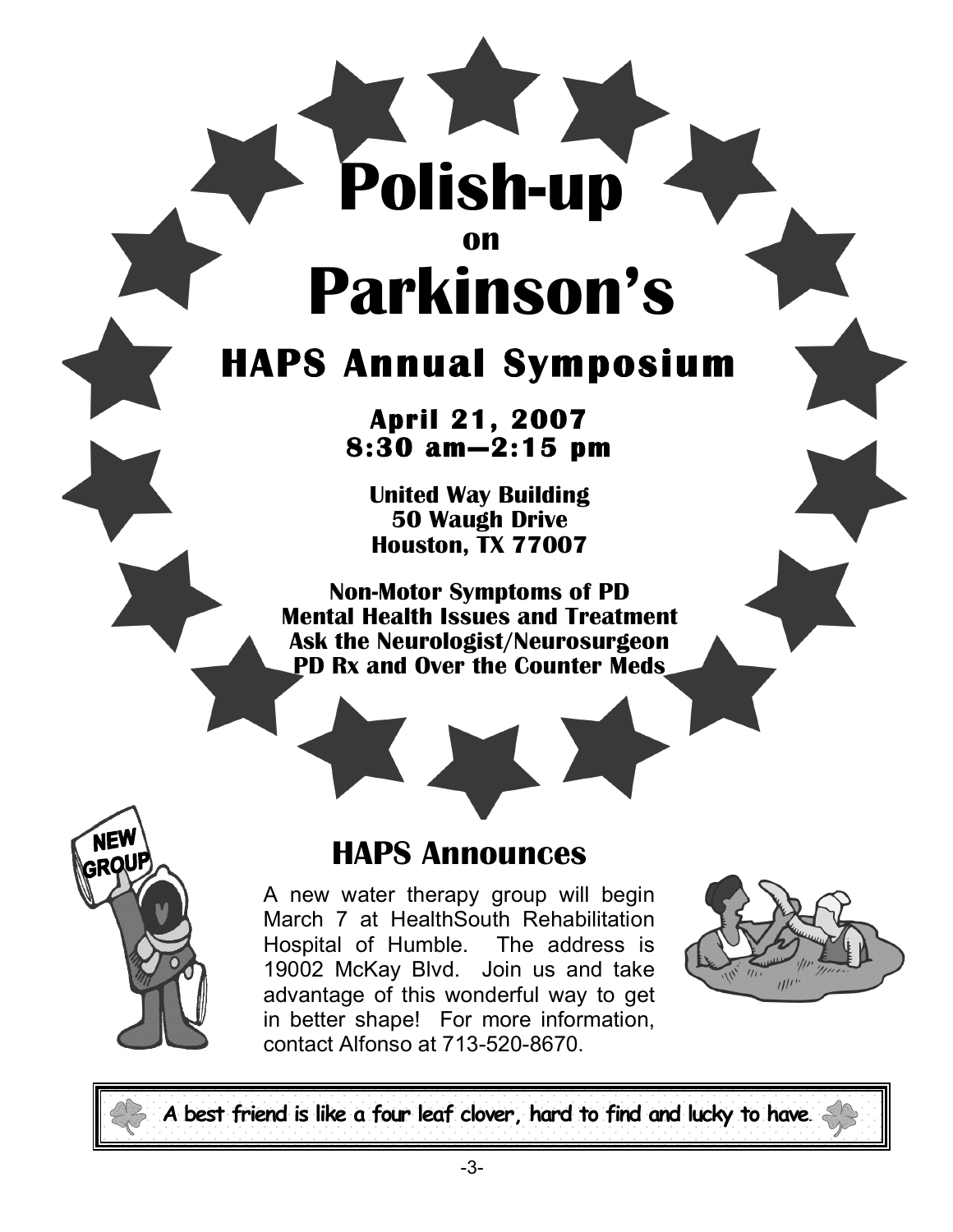# 2007 Parkinson's Action Network Forum

**Kathleen Crist**

This year's PAN Forum, like the 12 previous, was held in Washington D.C., February 11-13. I along with approximately 250 other Parkinson's advocates braved the cold and traveled to DC to continue the important fight to cure Parkinson's disease.

For two days we were immersed in the latest scientific and policy issues related to Parkinson's disease. We learned how federal tax dollars are currently being spent and how they could be used in the future with regard to Parkinson's. On the third day, we took all that we learned and along with that knowledge, our commitment and our passion took our collective voices to the Hill to be heard.

This year's goal, three requests. These requests included asking the Congressman or Congresswoman to support the Stem Cell Research Enhancement Act. This is the bill the House voted in favor of and will soon go before the Senate and is the same bill President Bush has promised to veto. We reminded our representatives that under this proposed bill no federal dollars would be used to destroy embryos or to create stem cell lines. These federal dollars would only be used to conduct research on what is already being done and will continue to be done in privately funded labs. The interest is to conduct research on material that is being disposed of on a regular basis, putting it to good use.

The second request was that the Congressman or Congresswoman support Parkinson's research at the Department of Defense by signing onto the "Dear Colleague" requesting \$50 million for NETRP, Neurotoxin Exposure Treatment Research Program, to continue funding innovative grants in FY 2008. This important biomedical research is essential for the long-term health of our military and civilians not currently living with Parkinson's disease, as well as those living with Parkinson's today. The focus of this research is designed to improve the treatment of Parkinson's as well as identify the cause and prevention of the disease.

Our final request was to ask that the Senator/Representative join the Bicameral Congressional Caucus on Parkinson's Disease. This caucus would join with PAN to develop a legislative request around concerns about NIH management of Parkinson's research and how the NIH is serving the Parkinson's community. Since this caucus did not take a formal position on stem cell research, it should be something everyone could support and join.

At the last minute, we were told that the House Joint Resolution (H.J. Res. 20) would come before the Senate for consideration this same week. This bill related to funding for federal agencies. This bill would be critical in restoring funding to the NIH and was specifically requesting a \$620 million increase for the NIH. Encouraging our Senators to support this bill and restore critical funding was imperative.

With ten of us in DC representing Texas, we were able to meet with both Senators and the majority of our Representatives. Some meetings were better received than others, but all were successful. Education was our measurement of success. Even if a Congressional office was not supportive of our requests, they did not escape that meeting without receiving additional information about Parkinson's disease and were given an exclusive look at what it is like living with the disease on a daily basis.

Although this is only my second year to participate in this wonderful event, I was overwhelmed at the dedication and passion shown by the Parkinson's community. Not only those who were able to travel, but by those doing so much hard work from the sidelines at home. Their support and spirit was immeasurable. On February 14, 2007, the Senate approved a \$463.5 billion spending package to fund most of the federal government agencies, including the requested \$620 million for the NIH! For those who have shown the Parkinson's community their support, we thank them. For those who still have a way to go, we will be back next year and many times in between.